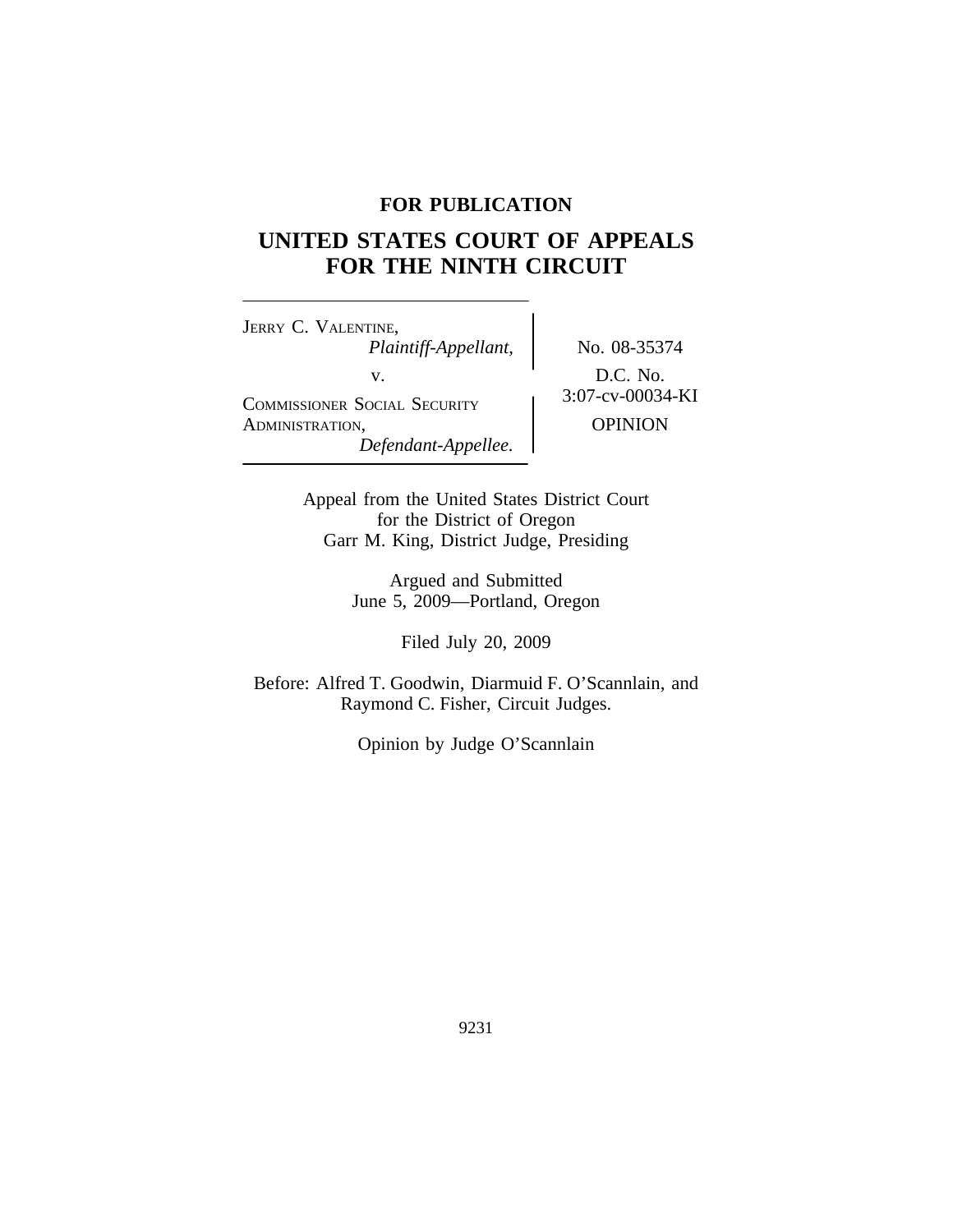### **COUNSEL**

Linda S. Ziskin, Lake Oswego, Oregon, argued the cause for the appellant and filed the briefs. Martin R. Cohen, Lake Oswego, Oregon, was also on the briefs.

Thomas M. Elsberry, Assistant Regional Counsel, Social Security Administration, Seattle, Washington, argued the cause for the appellee and filed the brief. Karin J. Immergut, United States Attorney, Britannia I. Hobbs, Assistant United States Attorney, and David Morado, Regional Chief Counsel, Social Security Administration, Seattle, Washington, were also on the brief.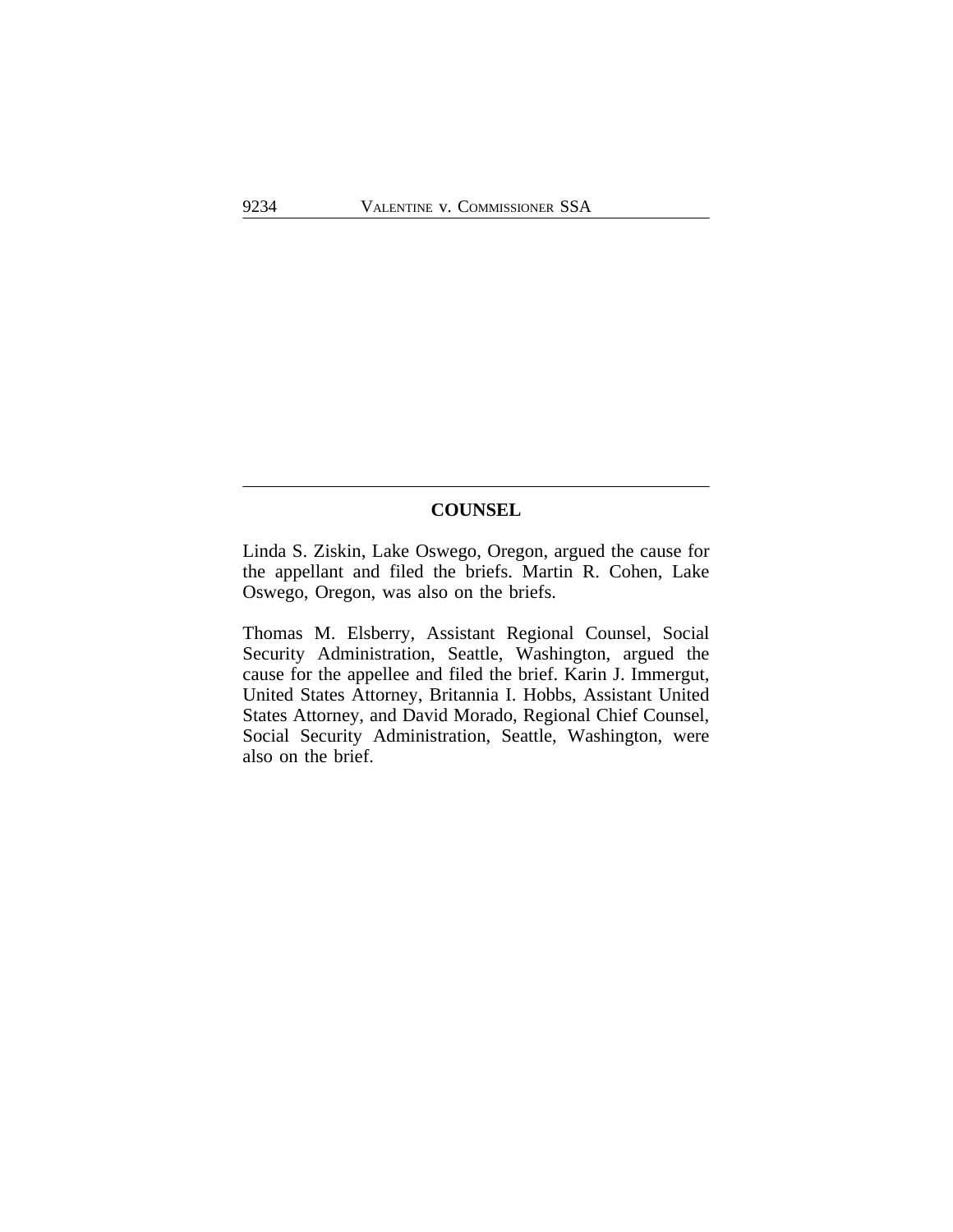#### **OPINION**

#### O'SCANNLAIN, Circuit Judge:

We must determine the circumstances under which the Social Security Administration can find that a claimant for disability insurance benefits is not disabled despite a contrary finding by the Department of Veterans Affairs.

I

Jerry Valentine filed an application with the Social Security Administration ("SSA") for Social Security disability insurance benefits in March 2005. He alleged disability beginning the previous year. A former member of the Navy, Valentine suffered a combat head injury in Vietnam in 1969. Since then, he has held several jobs, most recently as a "parts man" for a diesel engine distributor called Cummins Northwest Incorporated. In March 2004, he retired from Cummins.

Valentine complains of post-traumatic stress disorder ("PTSD"), a combination of depression and sleep deprivation (sometimes referred to in the record as cognitive disorder secondary sleep deprivation), and degenerative joint disease in his right shoulder and left knee. The PTSD resulted from Valentine's head injury in Vietnam, but it appears to have worsened significantly in the wake of the death of his brother from a head injury in the summer of 2000. Valentine received treatment for the PTSD and for sleep disturbance and persistent nightmares at the Veterans Administration Medical Center in Portland, Oregon, from September of 2000 through the date of the hearing before the Administrative Law Judge ("ALJ").

While undergoing sleep therapy in 2001, Valentine began treatment with Dr. Lynn M. Van Male. At the time, Valentine reported that he got a good night's sleep about three days out of each week. Valentine's performance at work was erratic;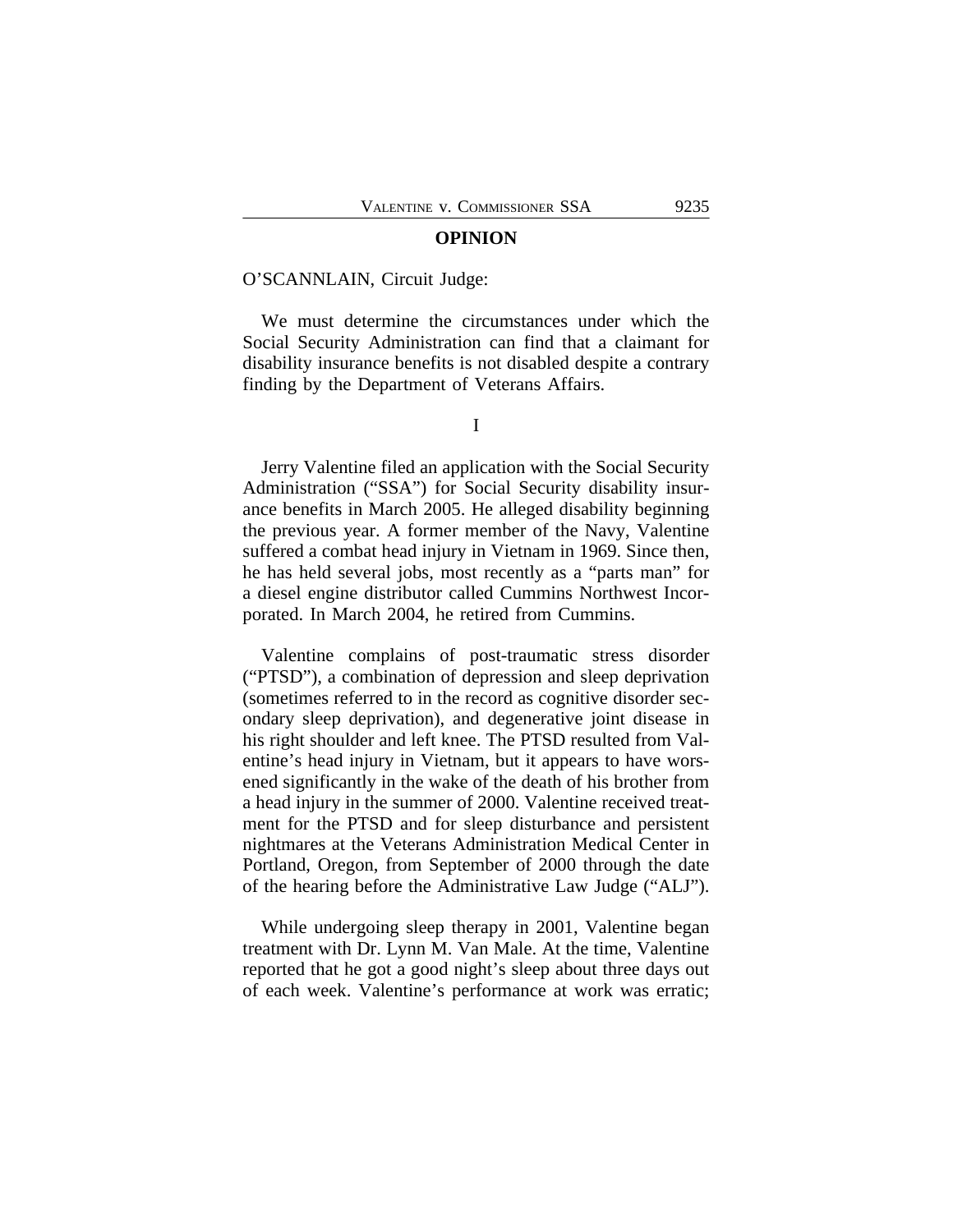he received several "marginal" performance ratings on his annual job review in February 2002.

Dr. Van Male referred Valentine to Dr. Daniel Storzbach for a neuropsychological assessment. The results "suggested average baseline cognitive ability"; performance on some of the specific tests indicated "normal limits or better." However, other tests indicated impaired performance with respect to attention, working memory, and complex pyschomotor function. Dr. Storzbach seemed to attribute these difficulties to the exacerbation of Valentine's PTSD symptoms following his brother's death. He recommended several ways to cope and noted that Valentine would probably have less difficulty with "highly routinized, over-learned tasks with low cognitive demand."

Meanwhile, Valentine, with Dr. Van Male's help, tried to increase his disability rating, which then stood at 30 percent, from the Department of Veterans Affairs ("VA"). In a letter to the VA written in May 2002, Dr. Van Male stated that Valentine had tried to hold down his job "at significant cost to himself," but that she worried about his ability to maintain employment "given his current rate of functional decline." At the time, Valentine was reporting increased mental stability at work and at home (for example, he was able to garden with his wife), despite his sleeping problems. The VA raised his disability rating to 70 percent.

Though difficulties persisted during 2003, Valentine managed them reasonably well. He continued to work and paid off credit card and truck loan debts. His performance review in January 2003 was positive, his ratings being in the "acceptable" to "commendable" range. Whether because his fatigue and associated ailments became too much for him or because he became eligible to receive his employee pension, Valentine planned to retire in March 2004.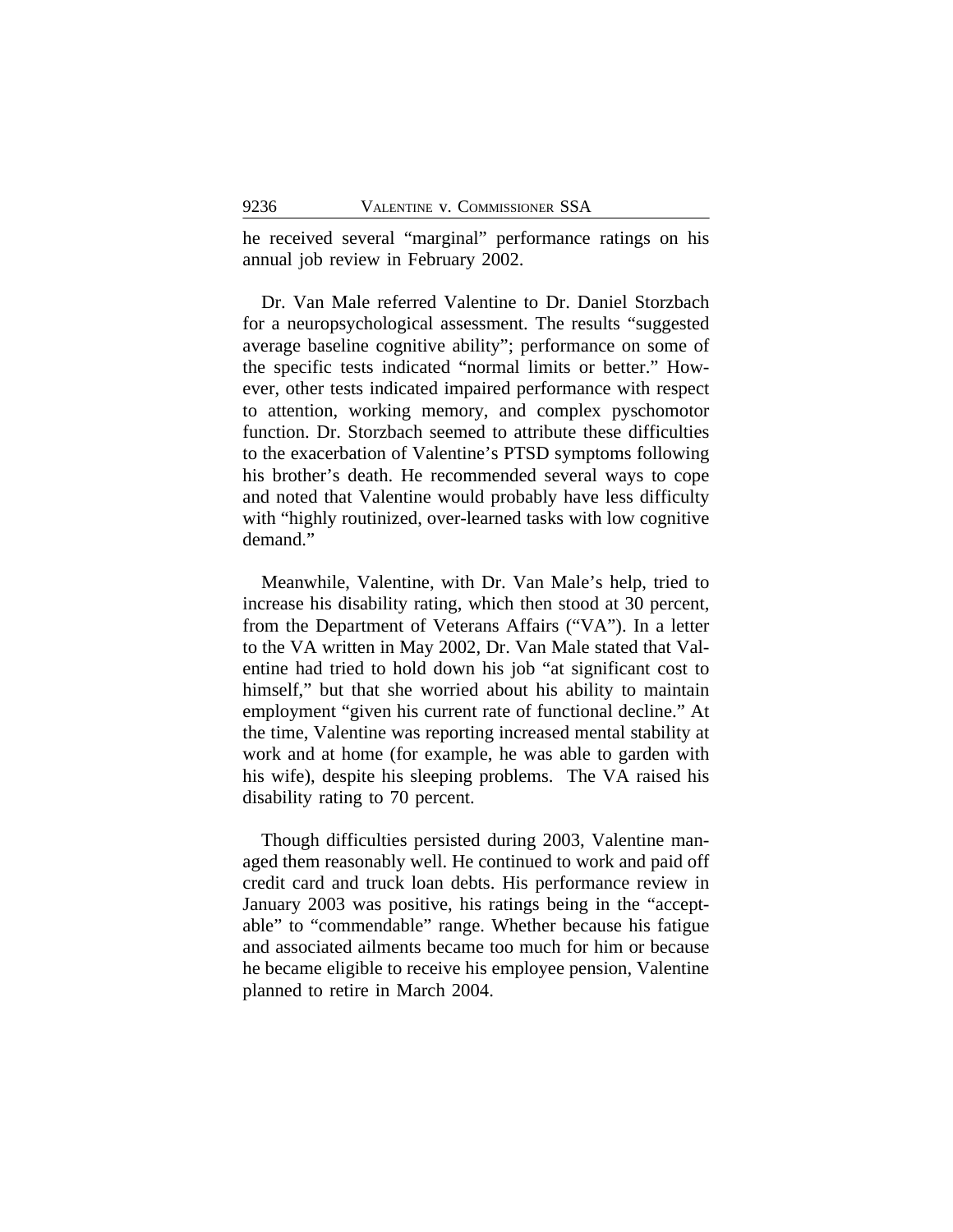Things improved as Valentine's planned retirement date approached. He received positive reviews in February from his supervisor, Lane Anthony. Anthony praised Valentine's attitude as "outstanding," called him "a wonderful asset to the company's front counter," and noted improvement in his work product.**<sup>1</sup>** Valentine assured company executives that he was ready and willing to retire, despite their offers of a shortened or split shift, because he believed it was in his best interests. After his retirement, Valentine's condition continued to improve as he exercised and took up projects to keep busy. He even stopped regular visits with Dr. Van Male in November 2004.

Valentine requested another increase in his disability rating from the VA. Dr. Leslie Carter interviewed him in October 2004 and found "well-documented" Valentine's assertion that his nightmares and sleep deprivation were "extremely disabling." Dr. Carter, however, was under the impression that Valentine had quit working at Cummins because he was about to be fired. Initially the VA did not act, despite Dr. Carter's report. But after Dr. Van Male sent further letters in 2005 and 2006, the VA ultimately raised Valentine's disability rating to 100 percent.

In addition to his PTSD, Valentine sustained two physical injuries in 2005. He tore some cartilage in his shoulder and damaged his left knee. He underwent surgery for both injuries. In September 2005, two months before surgery on his knee, Valentine took a physical examination, which did not suggest any significant physical impairment.

Several psychologists, including a Dr. Peter LeBray, reviewed Valentine's medical record on behalf of the SSA. The ALJ considered this evidence, along with the rest of Val-

**<sup>1</sup>**Anthony would later submit a letter to the SSA stating that he only gave Valentine positive performance reports because he pitied him and because he felt "there was no reason to kick a man on his way out."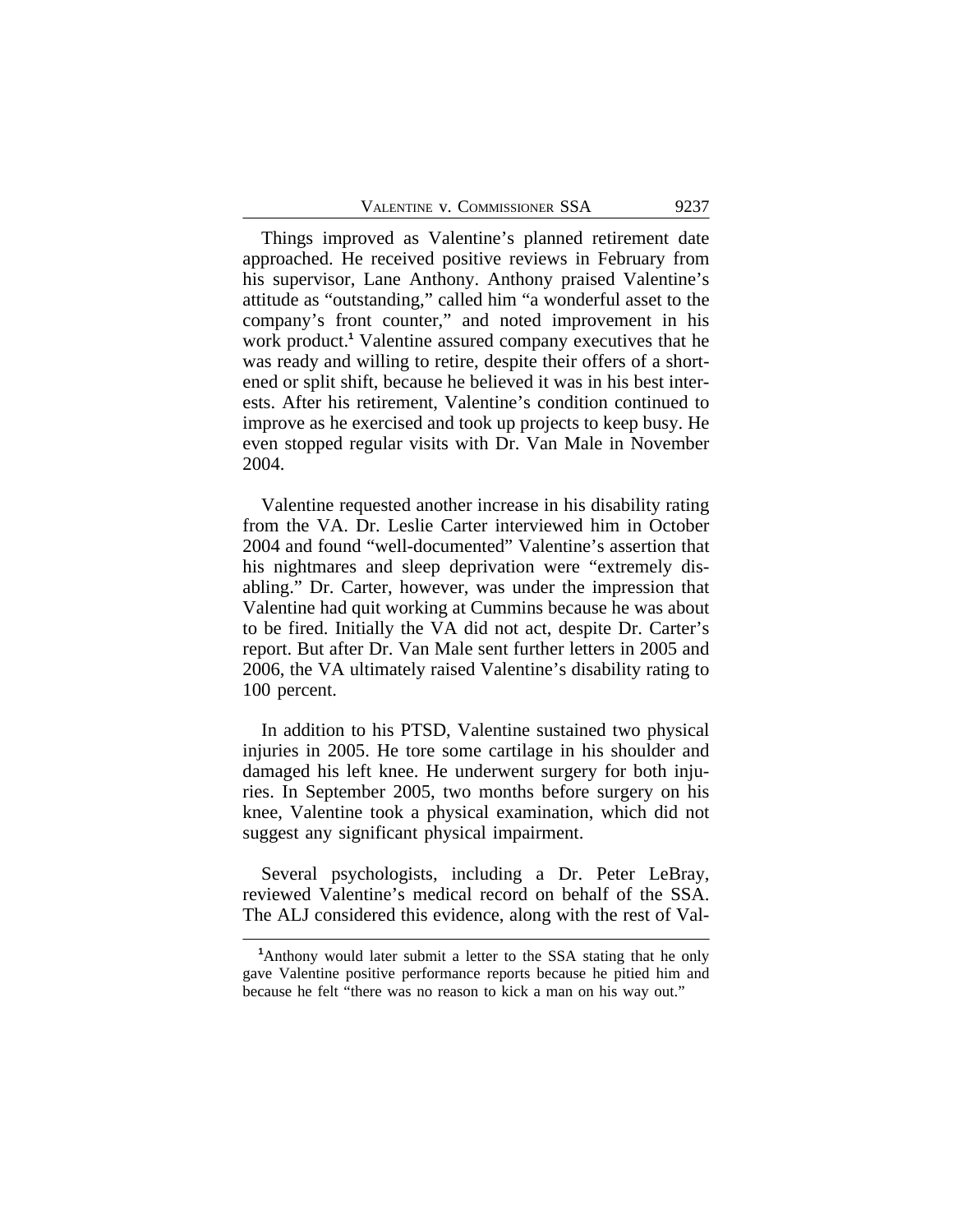entine's file, at a hearing in March of 2006. Ultimately, the ALJ decided that Valentine was not disabled and denied him benefits. The Appeals Council declined review, making the ALJ's decision the final decision of the Commissioner. Valentine filed a civil action in the district court to obtain judicial review of the agency's decision. The district court affirmed the denial of benefits, and Valentine now appeals.

### II

To establish eligibility for Social Security disability benefits, a claimant has the burden to prove he is disabled. *See Roberts v. Shalala*, 66 F.3d 179, 182 (9th Cir. 1995).

Like most Social Security cases, this case involves the agency's five-step procedure for determining disability. *See* 20 C.F.R. § 404.1520(a)(4)(i)-(v); *see also Bustamante v. Massanari*, 262 F.3d 949, 953-54 (9th Cir. 2001). The ALJ's decision turned on her conclusion at step five. While the claimant has the burden of proof at steps one through four, "the burden of proof shifts to the [Commissioner]" at step five "to show that the claimant can do other kinds of work." *Embrey v. Bowen*, 849 F.2d 418, 422 (9th Cir. 1988). To direct this inquiry, the Commissioner, through the ALJ, must determine the claimant's "residual functional capacity," a summary of what the claimant is capable of doing (for example, how much weight he can lift). The ALJ may, and did here, pose to a vocational expert a hypothetical incorporating the residual functional capacity determination ("RFC"); the expert then opines on what kind of work someone with the limitations of the claimant could hypothetically do. *See Roberts*, 66 F.3d at 184. The ALJ must then determine whether, given the claimant's RFC, age, education, and work experience, he actually can find some work in the national economy. *See Tackett v. Apfel*, 180 F.3d 1094, 1100-01 (9th Cir. 1999); 20 C.F.R. § 404.1520(a)(4)(v).

We "review[ ] the district court's order affirming the [Commissioner]'s denial of benefits de novo . . . to ensure that the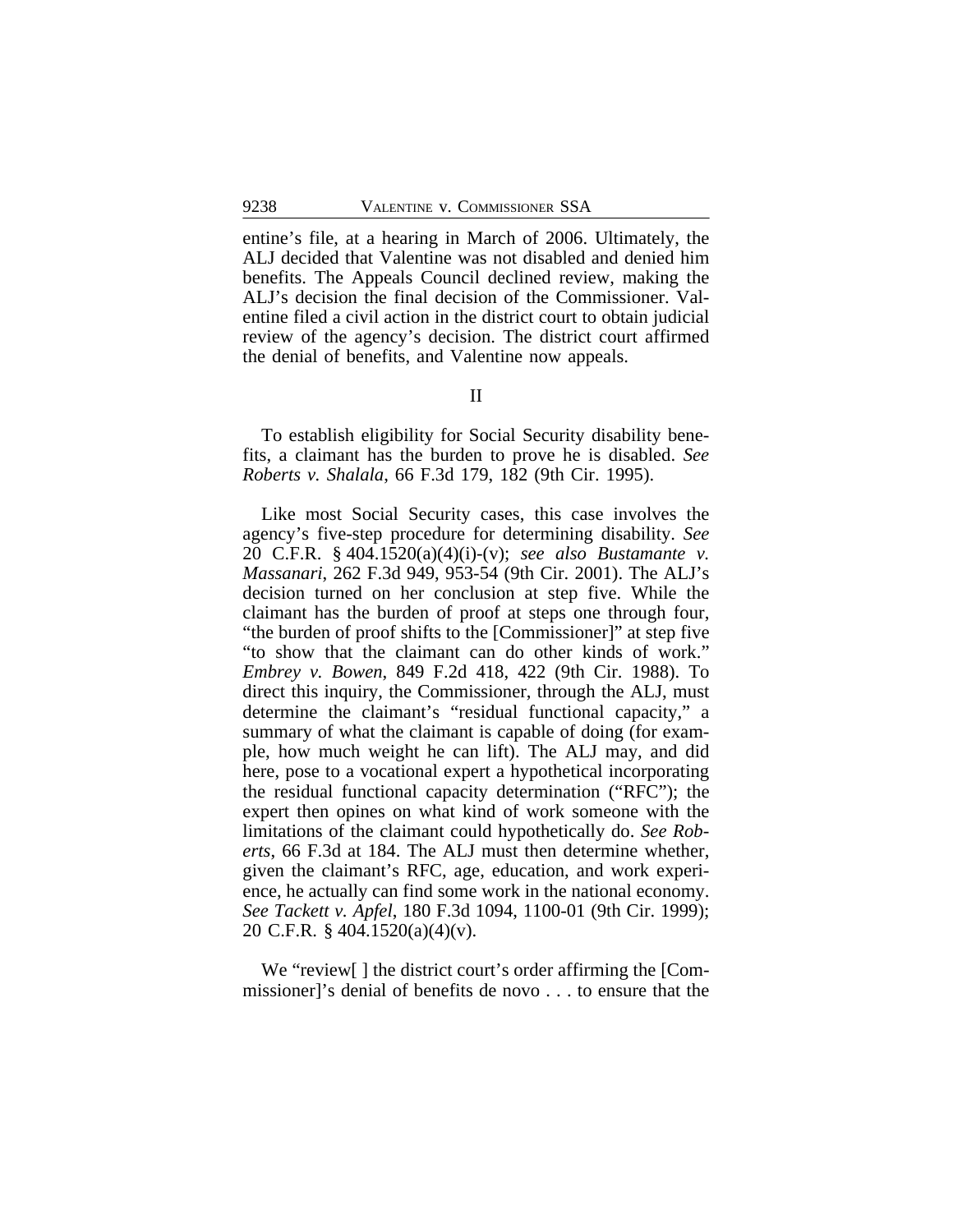[Commissioner]'s decision was supported by substantial evidence and a correct application of the law." *Roberts*, 66 F.3d at 182 (internal citation omitted). This is a highly deferential standard of review: " 'Substantial evidence' means more than a mere scintilla, but less than a preponderance. It means such relevant evidence as a reasonable mind might accept as adequate to support a conclusion." *Desrosiers v. Sec'y of Health & Human Servs.*, 846 F.2d 573, 576 (9th Cir. 1988) (internal quotation marks and citations omitted).

#### III

Before reviewing the details of the ALJ's decision, we must dispose of a threshold issue. Valentine alleges that the ALJ denied him due process "because of the ALJ's attitude and demeanor." He claims that several of the ALJ's pointed questions and expressions of disbelief made the administrative hearing less than full and fair.

**[1]** Valentine does not allege that the ALJ was biased against him. Instead, he merely suggests that the ALJ had prejudged his case in some way. We can find no legal authority for the proposition that general preconceptions that do not amount to bias violate the Due Process Clause.

**[2]** Even if we construe Valentine's complaint to allege actual bias, he has mustered no evidence that comes close to the required showing. ALJs are presumed to be unbiased. *Rollins v. Massanari*, 261 F.3d 853, 857 (9th Cir. 2001). Such presumption "can be rebutted by a showing of conflict of interest or some other specific reason for disqualification. . . . But expressions of impatience, dissatisfaction, annoyance, and even anger, that are within the bounds of what imperfect men and women sometimes display[,] do not establish bias." *Id.* at 857-58 (internal quotation marks omitted). That the ALJ questioned some of Valentine's arguments and the perspective of some of those who treated him plainly does not show bias in this sense.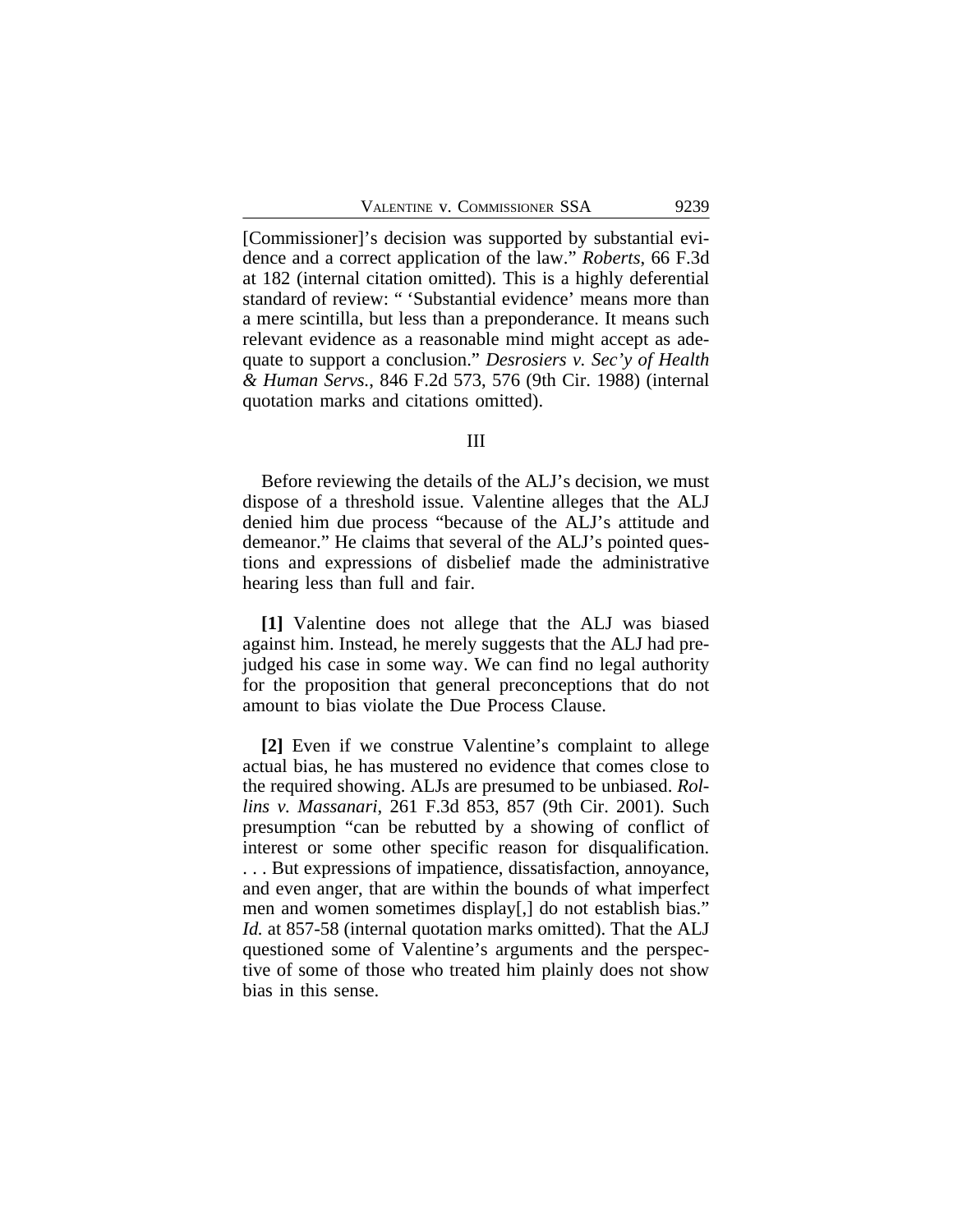#### IV

We proceed to Valentine's more specific objections, the first of which concerns the RFC. Valentine contends that the ALJ did not take account of all his limitations in fashioning the RFC. The hypothetical an ALJ poses to a vocational expert, which derives from the RFC, "must set out *all* the limitations and restrictions of the particular claimant." *Embrey*, 849 F.2d at 422. Thus, an RFC that fails to take into account a claimant's limitations is defective.

Valentine's objections to the RFC can be divided into two categories. He argues that the ALJ ignored some and improperly rejected other evidence of the extent of his impairments.

### A

The ALJ concluded that Valentine "has the residual functional capacity to perform a limited range of medium exertion work." Specifically, the RFC reads:

[Valentine] is able to lift up to 50 pounds. He is able to sit at least six hours out of an eight hour workday. He is able to stand at least six hours out of an eight hour workday. He is able to perform postural activities frequently. He has moderate restrictions of his capacity to concentrate, interact with the public, and carry out detailed work instructions. Moderate is defined as limited but satisfactory.

We first consider whether this evaluation ignored three pieces of medical evidence.

#### 1

First, Valentine points to the report of Dr. LeBray, one of the psychologists who reviewed Valentine's medical record on behalf of the SSA. Dr. LeBray stated that Valentine needed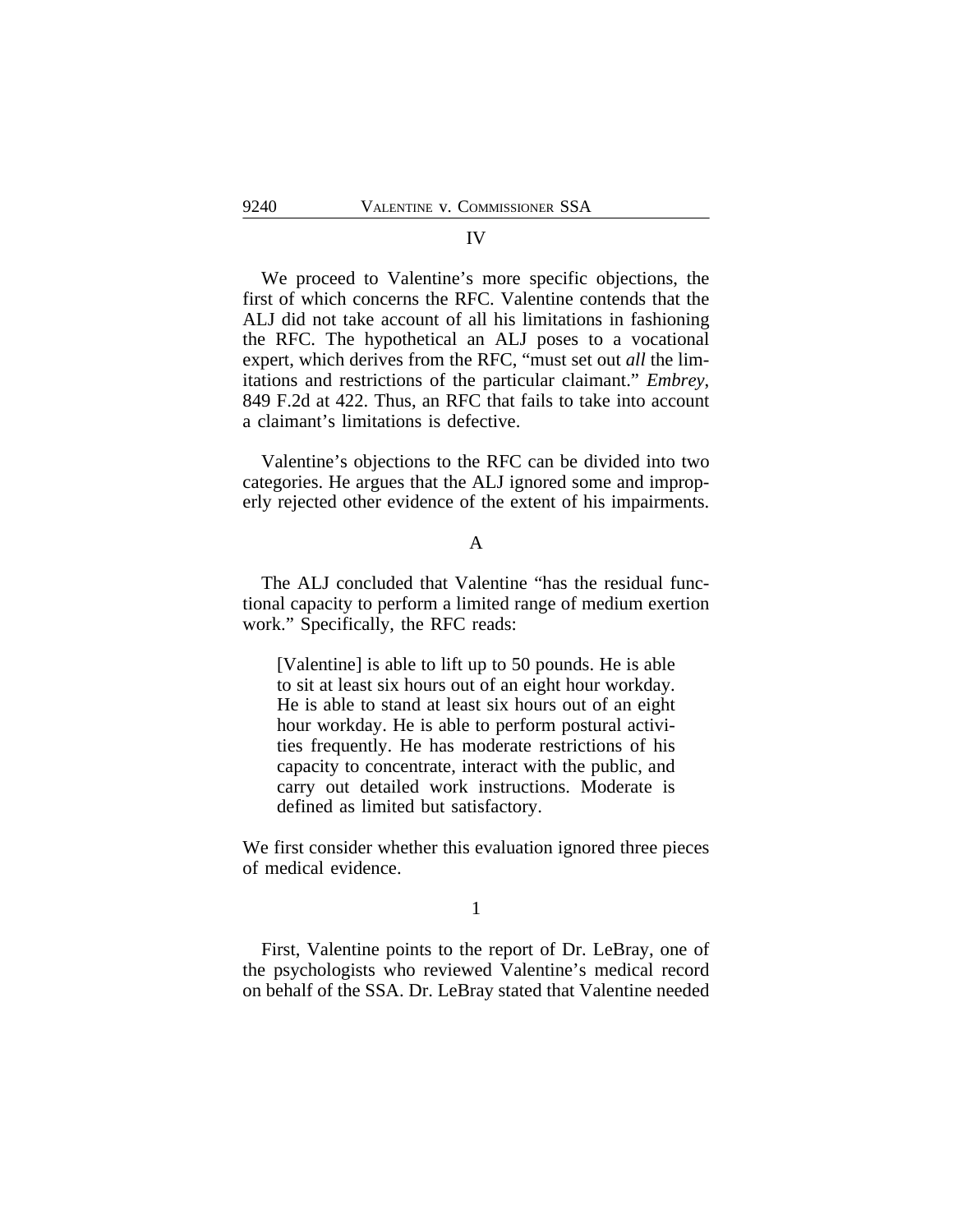"simple, paced (unrushed) tasks/routines without close public interaction." Valentine claims that this limits him to "simple" work, whereas the RFC limits him to "medium exertion work."

**[3]** However, Dr. LeBray submitted a more in-depth "Mental Residual Functional Capacity Assessment," which makes it clear that he did not intend to limit Valentine strictly to simple work, as that term is understood in the parlance of the SSA. The assessment describes Valentine as "[m]oderately [l]imited" in four of twenty categories of mental activity and "[n]ot [s]ignificantly [l]imited" in the other sixteen. The four categories of moderate limitation were: "ability to carry out detailed instructions"; "ability to maintain attention and concentration for extended periods"; "ability to interact appropriately with the general public"; and "ability to set realistic goals or make plans independently." The first three limitations apply to functional capacity; they appear almost verbatim in the RFC.

**[4]** Thus, we cannot conclude that the RFC ignores Dr. LeBray's medical evaluation.

#### 2

Valentine also claims the ALJ ignored or contradicted Dr. Storzbach's neuropsychological assessment.

**[5]** Dr. Storzbach summarized his assessment in several distinct sections. One section, titled "Impression," states that the "[n]europsychological assessment suggested average baseline cognitive ability. Performance on many tests was within normal limits or better . . . . Results of some tests indicated variably impaired performance on measures of attention, working memory, and complex psychomotor function." There is also a more detailed summary of the test results, which notes that "the patient's pattern of moderately impaired initial presentation performance on verbal memory tests sug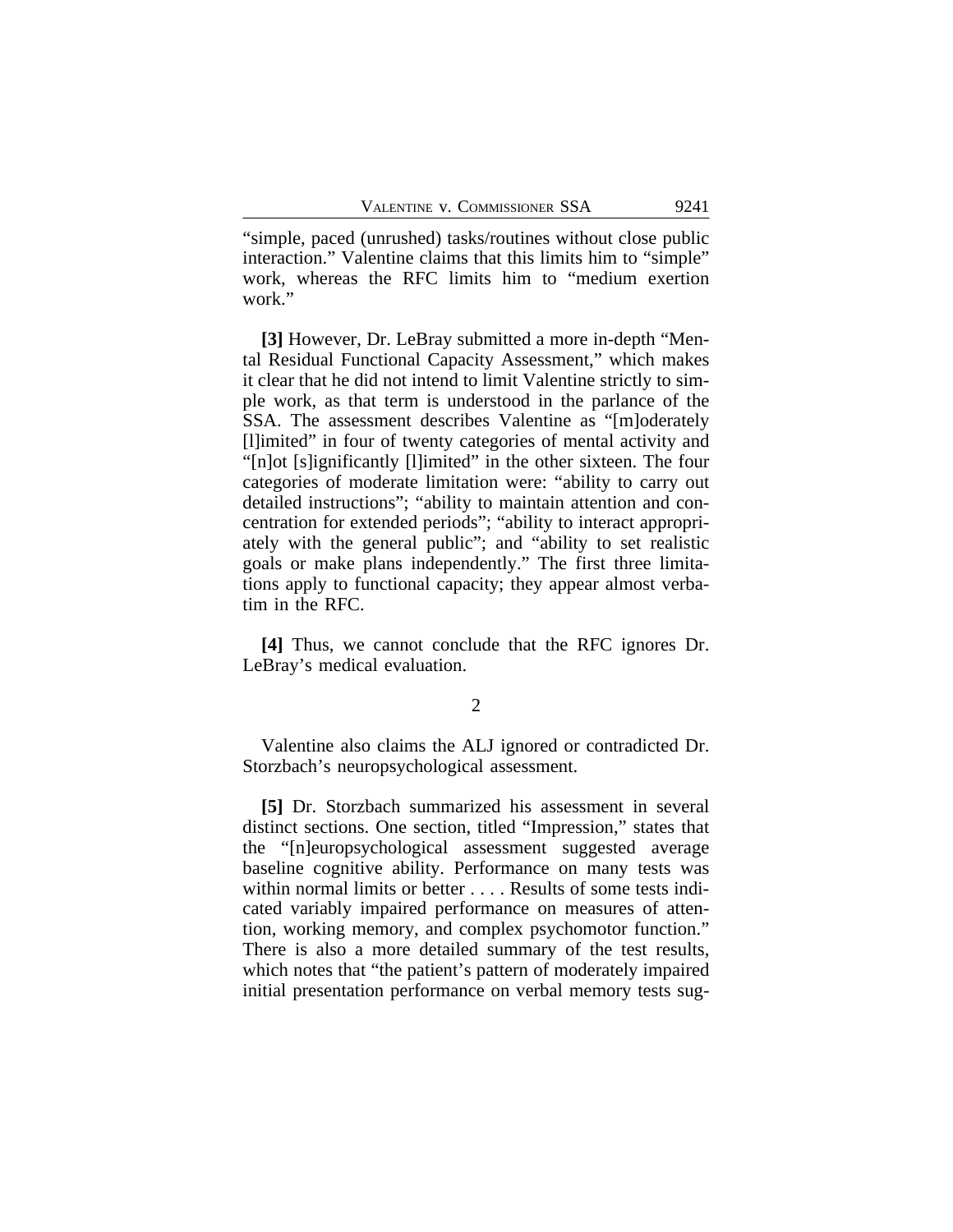gested deficient attention." With respect to "[d]urability of memory for newly learned information during distraction," "multiple measures derived from this test rang[ed] from normal to impaired." These findings suggest some moderate neuropsychological impairments. As such, they are consistent with the RFC, which included "moderate [(meaning "limited but satisfactory")] restrictions of [Valentine's] capacity to concentrate, interact appropriately with the public, and carry out detailed instructions." Once again, the RFC actually incorporated the evidence that Valentine argues it ignored.

**[6]** Valentine asserts, however, that Dr. Storzbach also limited him to "highly routinized, overlearned tasks with low cognitive demand." To be sure, the doctor noted that Valentine "is less likely to have difficulty with [such tasks]." But this notation appeared in a section of Dr. Storzbach's report entitled "Recommendations." Nowhere in this section does Dr. Storzbach indicate that Valentine is incapable of working *except* under the recommended conditions. Indeed, he pointed out that Valentine's "mostly normal test performance with multiple cognitive strengths suggests that [he] is capable of at least partially compensating for his deficits." Thus, we agree with the SSA that Dr. Storzbach's observation about "highly routinized, overlearned tasks with low cognitive demand" is neither a diagnosis nor statement of Valentine's functional capacity. It is rather a recommended way for Valentine to cope with his PTSD symptoms. The ALJ therefore did not err by excluding it from the RFC.

**[7]** In sum, we cannot say that the ALJ ignored evidence of Valentine's impairments when she fashioned his RFC.**<sup>2</sup>**

<sup>&</sup>lt;sup>2</sup>We also reject Valentine's argument regarding the omission of his cervical and lumbar spine injuries and knee and shoulder injuries from the RFC.

The cervical and lumbar spine injuries dated from Valentine's service in Vietnam. The record reveals no indication that they caused Valentine problems after March 30, 2004, the date that the alleged disability began.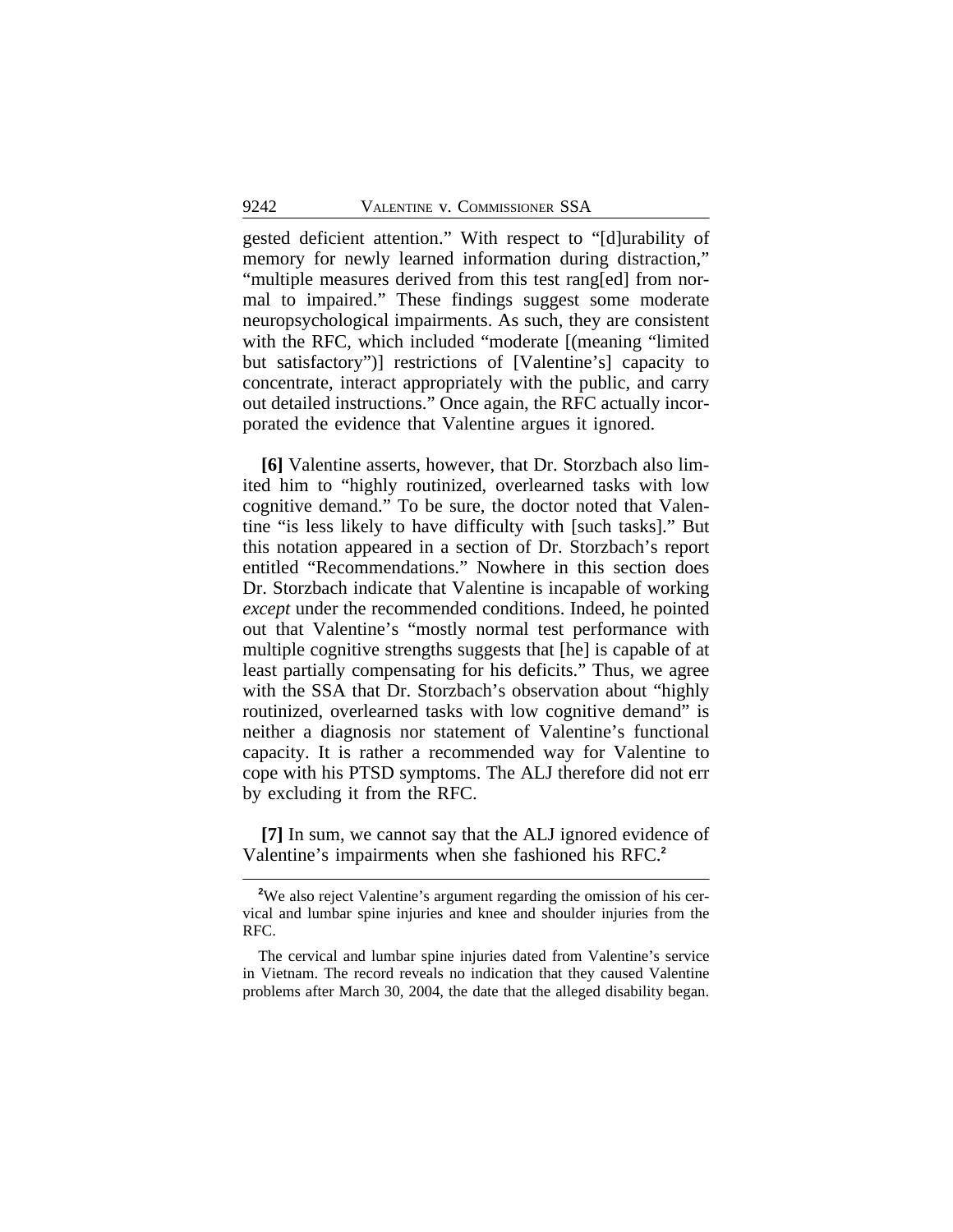Valentine also argues that the ALJ improperly rejected other evidence regarding the extent of his ailments: Dr. Van Male's testimony, his own testimony, and his wife's testimony.

Our Social Security precedents have developed a highly articulated set of standards for reviewing an ALJ's decision to reject different types of testimony. We take each piece of testimony separately, as each invokes a different standard.

1

There are three types of medical opinions in social security cases: those from treating physicians, examining physicians, and non-examining physicians. *Lester v. Chater*, 81 F.3d 821, 830 (9th Cir. 1995). Where a treating or examining physician's opinion is contradicted by another doctor, the "[Commissioner] must determine credibility and resolve the conflict." *Thomas v. Barnhart*, 278 F.3d 947, 956-57 (9th Cir. 2002) (internal quotation marks omitted). However, to reject the opinion of a treating physician "in favor of a conflicting opinion of an examining physician[,]" an ALJ still must "make[ ] findings setting forth specific, legitimate reasons for doing so that are based on substantial evidence in the record." *Id.* at 957 (internal quotation marks omitted).

**[8]** Valentine objects to the ALJ's rejection of the opinion of Dr. Van Male, who was Valentine's treating psychologist.

As for the knee and shoulder injuries, Valentine does not explain his contention that the ALJ did not account for these impairments. The ALJ concluded at Step 2 that they were severe, and the RFC includes several physical limitations. Valentine does not detail what other physical limitations follow from the evidence of his knee and should injuries, besides the limitations already listed in the RFC. We reject any invitation to find that the ALJ failed to account for Valentine's injuries in some unspecified way.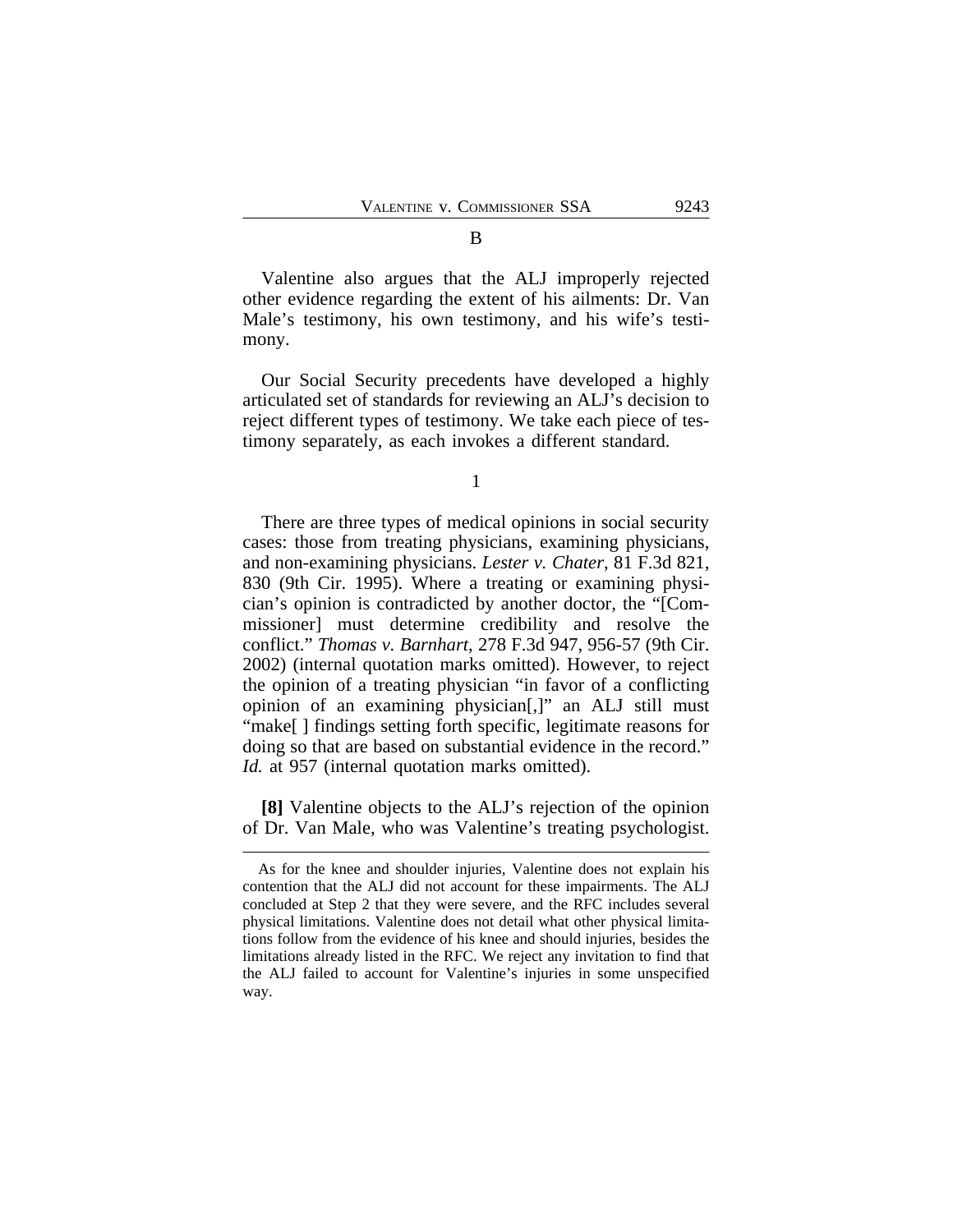The ALJ gave more weight to Dr. Storzbach's neuropsychological evaluation, as well as to the functional capacity evaluation of Dr. LeBray. Indeed, as we explain above, *supra* at 9240-42, the RFC clearly reflects the influence of Drs. Storzbach and LeBray, who both concluded that Valentine had various moderate limitations. Furnished with the contradictory opinion of an examining psychologist (Dr. Storzbach), the ALJ must have provided "specific and legitimate reasons that are supported by substantial evidence in the record," for rejecting Dr. Van Male's opinion. *Lester*, 81 F.3d at 830.

**[9]** We believe the ALJ met this standard. She identified a contradiction in Dr. Van Male's opinion, in that the doctor "repeatedly reported [Valentine] was unemployable while acknowledging he was continuing to work full-time." The ALJ also noted evidence in the record, including Dr. Van Male's "own treatment progress reports" that showed Valentine's "improved functioning at work and encouraging comments he received from company officials." This record evidence was consistent with the opinions of Drs. Storzbach and LeBray. Thus, the ALJ rejected Dr. Van Male's opinion for specific and legitimate reasons supported by substantial evidence.

2

Valentine makes a brief argument that the ALJ improperly rejected his own testimony about his pain and fatigue. He states that the ALJ's "reasons for rejection are based largely on factual inaccuracies" and that his statements are consistent and corroborated by lay witness testimony.

Under our case law,

[w]ithout affirmative evidence showing that the claimant is malingering, the Commissioner's reasons for rejecting the claimant's testimony must be clear and convincing. If an ALJ finds that a claimant's tes-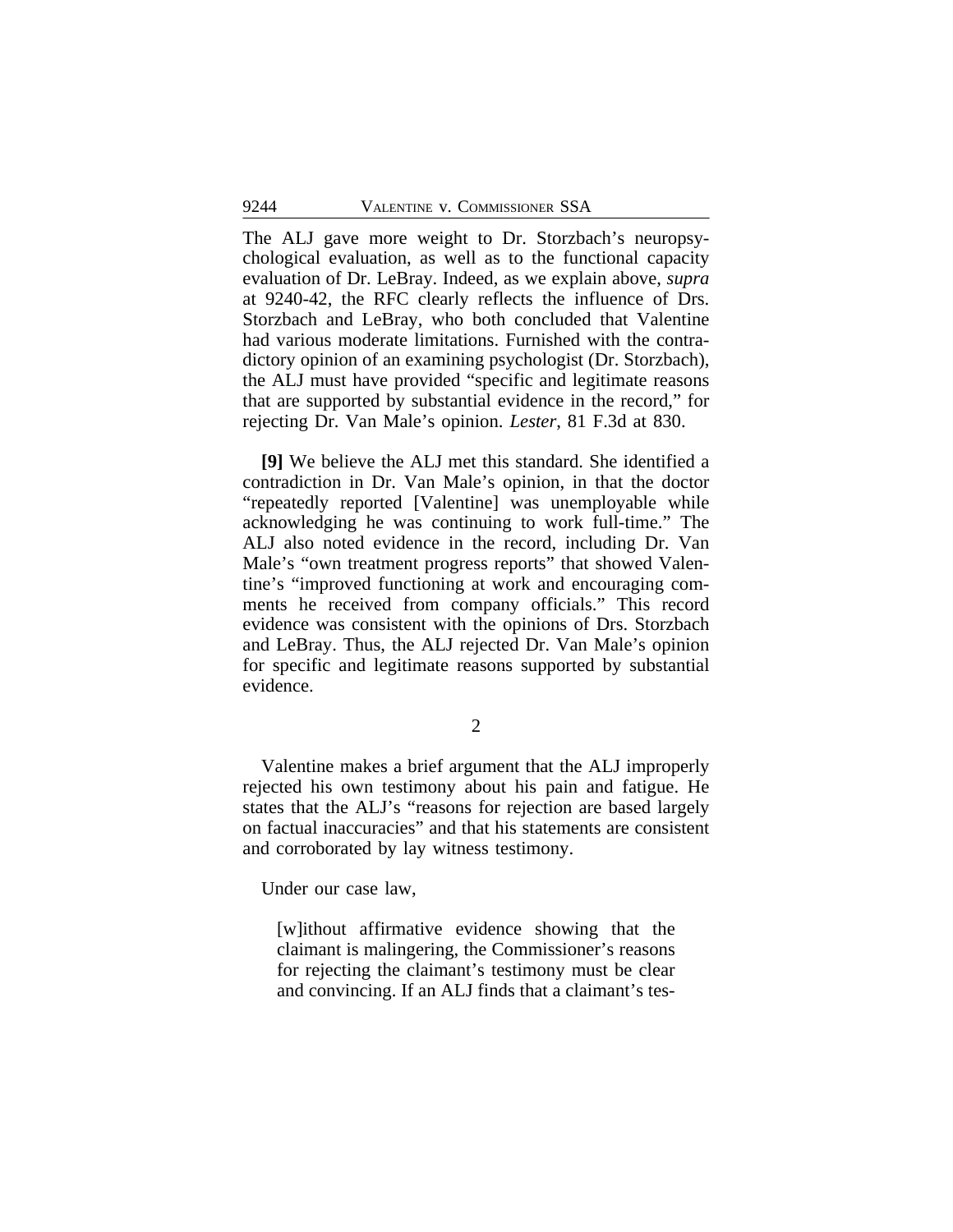timony relating to the intensity of his pain and other limitations is unreliable, the ALJ must make a credibility determination citing the reasons why the testimony is unpersuasive. The ALJ must specifically identify what testimony is credible and what testimony undermines the claimant's complaints. In this regard, questions of credibility and resolutions of conflicts in the testimony are functions solely of the Secretary.

# *Morgan v. Comm'r of Soc. Sec. Admin.*, 169 F.3d 595, 599 (9th Cir. 1999) (citations omitted).

As there was no evidence of malingering, the ALJ had to explain why she did not find Valentine's subjective contentions about his limitations to be persuasive. The ALJ determined that Valentine "demonstrated better abilities than he acknowledged in his written statements and testimony" and that his "non-work activities . . . are inconsistent with the degree of impairment he alleges." Much as the ALJ did in *Morgan*, the ALJ here "pointed to specific evidence in the record," *id.* at 599, that undermined Valentine's claims that his PTSD was so severe he was unable to work. While she recognized that "the treatment and employment records reveal that [Valentine] struggled in his traditional work" and that "[h]is job performance clearly suffered substantially," the ALJ observed that the same records witnessed Valentine's ability "to rally and improve his functioning." In addition, the ALJ remarked on the fact that Valentine exercised and undertook several projects after he retired, including gardening and community activities. The ALJ recognized that this evidence did not suggest Valentine could return to his old job at Cummins, but she thought it did suggest that Valentine's later claims about the severity of his limitations were exaggerated.

**[10]** We conclude that, in light of Valentine's conclusory argument, the ALJ provided clear and convincing reasons to reject his subjective complaint testimony. The ALJ identified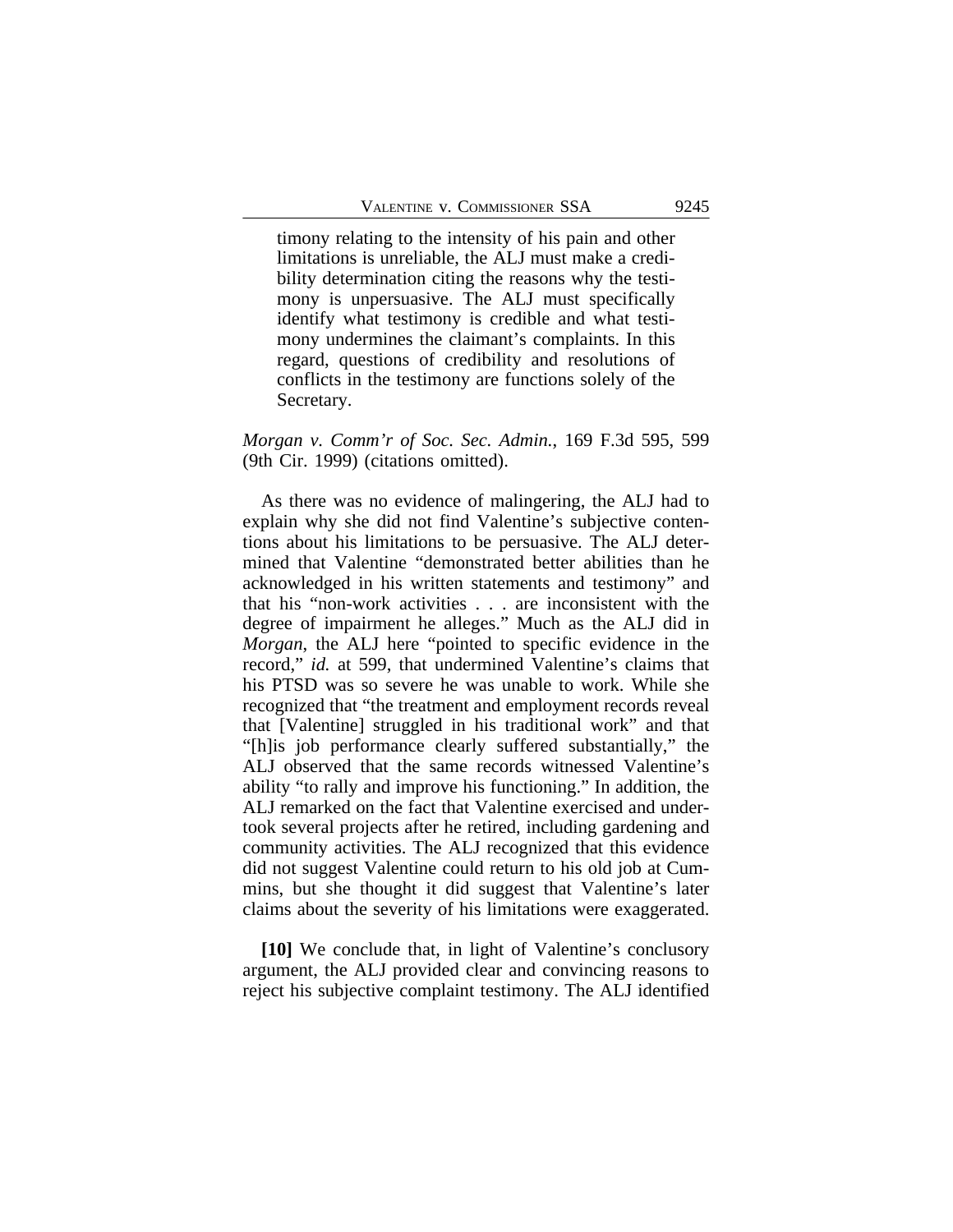evidence that "undermine[d] [Valentine's] complaints," *id.* at 599, and found such evidence credible. This evidence directly contradicted Valentine's contentions about how debilitating his fatigue was. Thus, we conclude that the ALJ's resolution between conflicting evidence provided a clear and convincing reason to reject Valentine's subjective testimony.

3

Valentine also argues that the ALJ did not sufficiently justify her rejection of the testimony of his wife, Tamara Valentine, and of Lane Anthony, his supervisor at Cummins during 2003 and 2004. When an ALJ discounts the testimony of lay witnesses, "he [or she] must give reasons that are germane to each witness." *Dodrill v. Shalala*, 12 F.3d 915, 919 (9th Cir. 1993).

**[11]** Mrs. Valentine's testimony of her husband's fatigue was similar to Valentine's own subjective complaints. Unsurprisingly, the ALJ rejected this evidence based, at least in part, on "the same reasons [she] discounted [Valentine's] allegations." In light of our conclusion that the ALJ provided clear and convincing reasons for rejecting Valentine's own subjective complaints, and because Ms. Valentine's testimony was similar to such complaints, it follows that the ALJ also gave germane reasons for rejecting her testimony.

**[12]** The ALJ also relied in part on two facts quite common to spouses: that Mrs. Valentine, as Valentine's wife, was an interested party, and that she never saw him at work. Such a broad rationale for rejection contradicts our insistence that, regardless of whether they are interested parties, "friends and family members in a position to observe a claimant's symptoms and daily activities are competent to testify as to [his or] her condition." *Dodrill*, 12 F.3d at 918-19. Although spouses usually do not observe each other at work, they do usually observe each other at home. Thus, insofar as the ALJ relied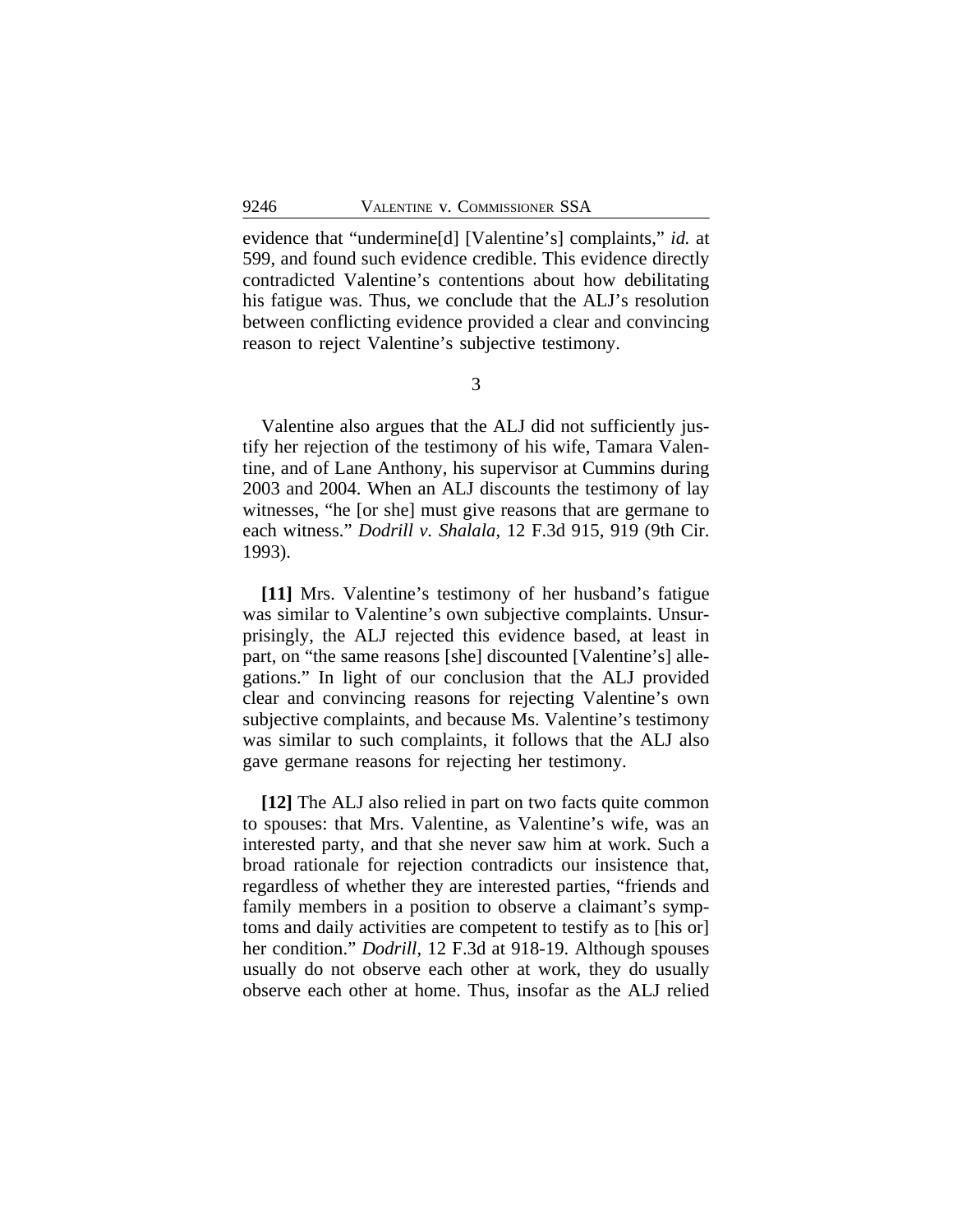on characteristics common to all spouses, she ran afoul of our precedents.

This does not mean an ALJ must accept the testimony of a spouse who knows little about a claimant's functional capacity. But the ALJ must explain such ignorance in the individual case. Similarly, evidence that a specific spouse exaggerated a claimant's symptoms *in order* to get access to his disability benefits, as opposed to being an "interested party" in the abstract, might suffice to reject that spouse's testimony. In any event, the error was harmless in this case. Nonetheless, we remind ALJs to tie the reasoning of their credibility determinations to the particular witnesses whose testimony they reject.

**[13]** Finally, we address the ALJ's rejection of the letter of Lane Anthony, Valentine's supervisor, retracting the glowing employee reviews he wrote in Valentine's last days as an employee at Cummins. Anthony claimed he lied for Valentine out of pity. But the ALJ found it more likely that Anthony's professed sympathy for Valentine explained his desire to present him in the best light at the administrative hearing. After all, the ALJ reasoned, Anthony is no longer responsible to Cummins to provide truthful reports, as he was when she penned the performance reviews. Of course, Anthony was also under a responsibility not to misrepresent facts to the ALJ. Nonetheless, as between two contradictory characterizations of Valentine's work performance, the ALJ provided a reason germane to the witness for relying on the original performance reviews.

# $\overline{C}$

**[14]** We conclude that, in fashioning the RFC, the ALJ neither improperly rejected nor ignored evidence. Therefore, the ALJ properly relied on the vocational expert's responses to the hypothetical, which reflected the RFC.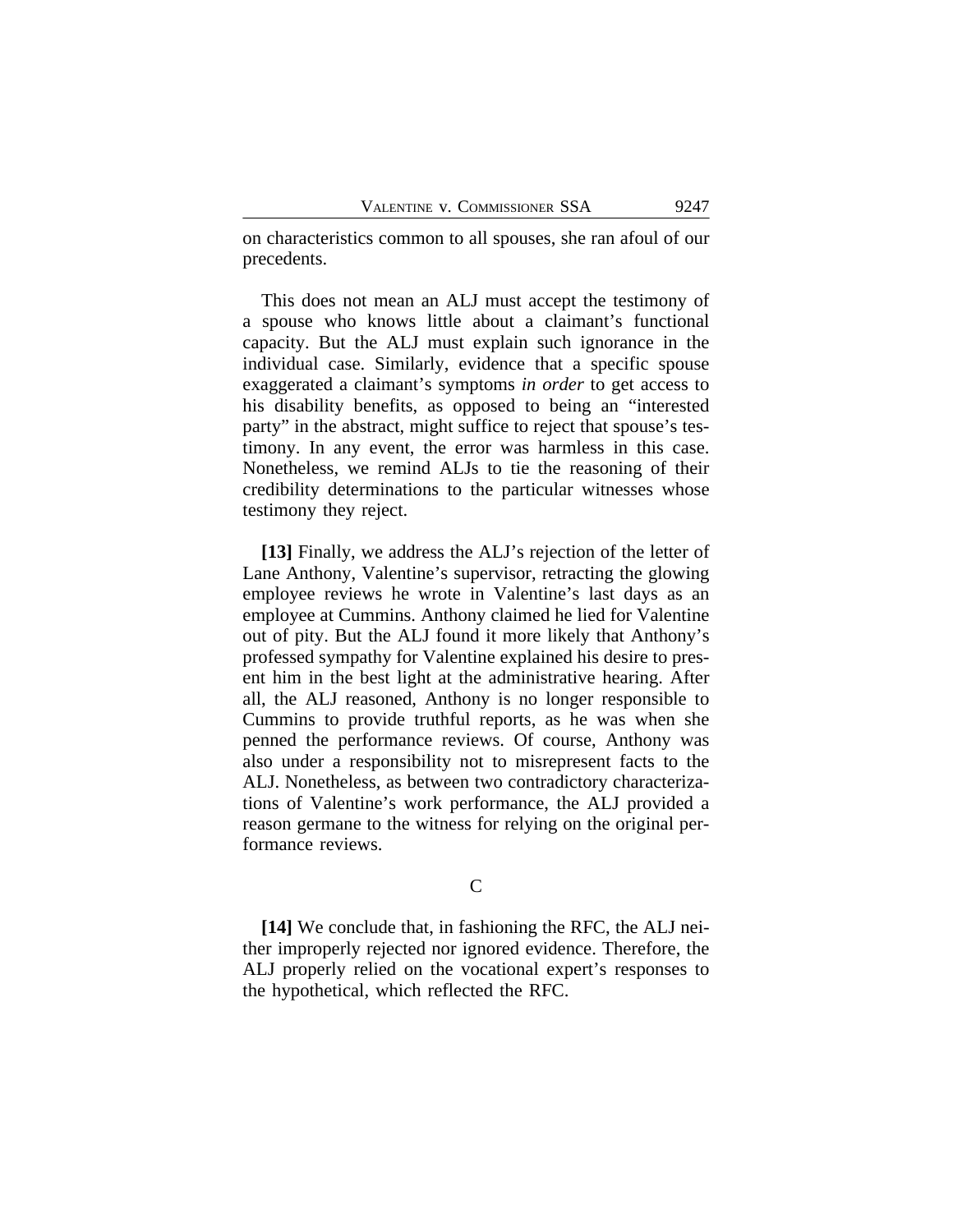Valentine's final argument presents us with a novel issue. While his case was pending before the ALJ, the VA rated Valentine 100 percent disabled. He argues that the ALJ ought to have accepted such rating as determinative here.

**[15]** We have held that "an ALJ must ordinarily give great weight to a VA determination of disability." *McCartey v. Massanari*, 298 F.3d 1072, 1076 (9th Cir. 2002) (reversing a denial of benefits because the ALJ "failed to consider the VA finding and did not mention it in his opinion"). Nevertheless, "[b]ecause the VA and SSA criteria for determining disability are not identical," we have allowed an ALJ to "give less weight to a VA disability rating if he gives persuasive, specific, valid reasons for doing so that are supported by the record." *Id.* Unlike the ALJ in *McCartey*, the ALJ here considered, but rejected, the VA's disability finding. Thus, we must decide whether the ALJ met *McCartey*'s standard for doing so: "persuasive, specific, valid reasons . . . supported by the record."

The ALJ discussed the VA's disability rating in her evaluation of Dr. Van Male's opinion that Valentine was unemployable:

The doctor's advocacy efforts helped the claimant gain an initial increase in [ ] his disability percentage rating in 2004 and eventually gain a 100 percent rating . . . . While the VA unemployability rating resembles the Social Security disability standard in some respects, the non-critical decision made by the VA Decision Review Officer in May 2006 (granting a 100 percent disability rating and obviating the unemployability determination), was not an unemployability assessment and was not based on a comprehensive evaluation of the evidence available to the undersigned [ALJ].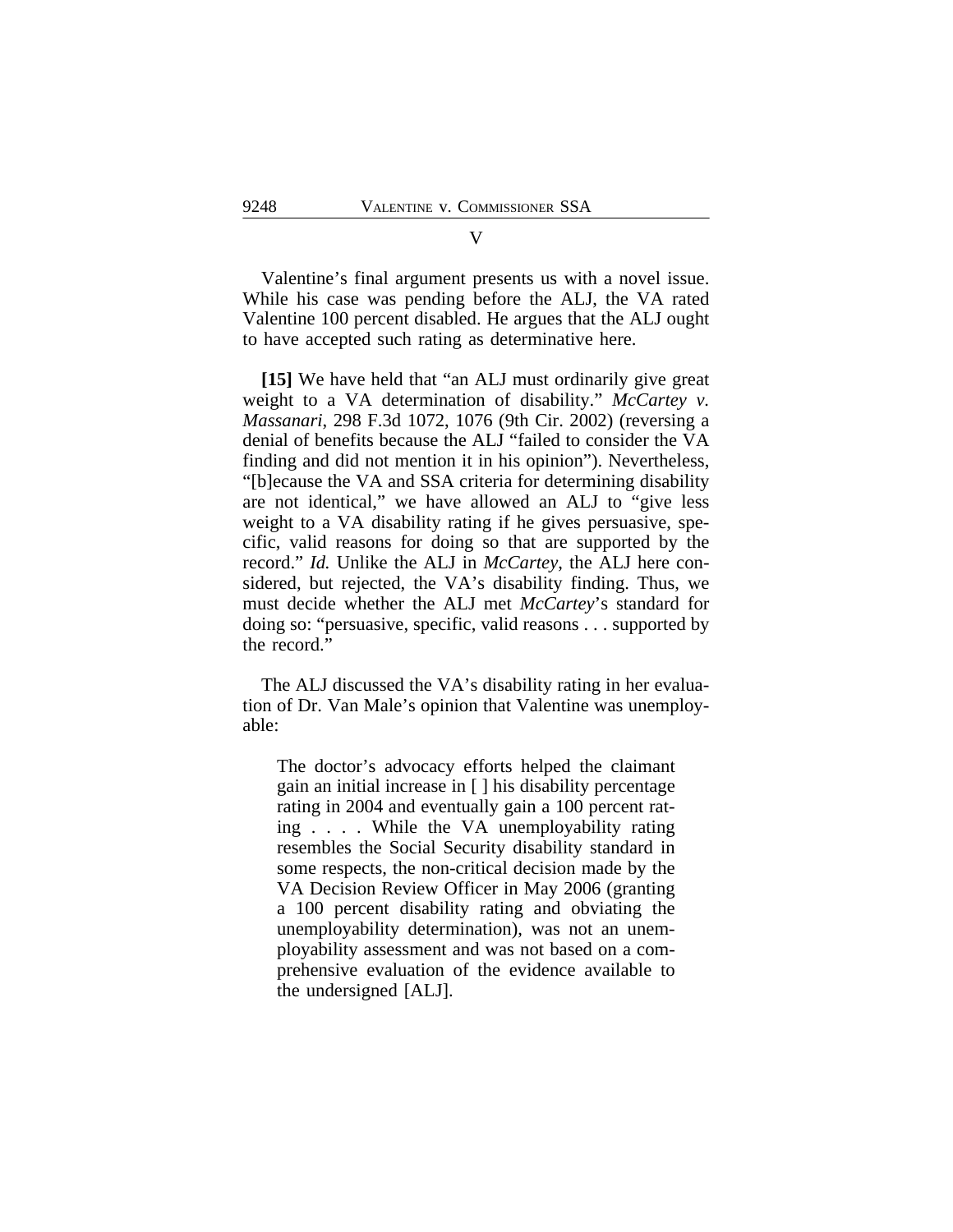We discern two parts to this explanation. The ALJ first suggests that the decision of the VA to grant 100 percent disability, as opposed to ruling on unemployability, is not relevant to a Social Security disability rating. This contradicts *McCartey*, which explicitly relied on "the marked similarity between [the disability programs of the VA and of the SSA]." 298 F.3d at 1076. Insofar as the ALJ distinguished the VA's disability rating on the general ground that the VA and SSA disability inquiries are different, her analysis fell afoul of *McCartey*.

The ALJ did, however, offer a second reason not to follow the VA. She stated that the VA's determination "was not based on a comprehensive evaluation of the evidence available to [her]." This explanation appeared in the same paragraph in which the ALJ justified her decision to discredit Dr. Van Male's opinion. It is clear to us, therefore, that the ALJ was referring to the fact that the VA rested on an opinion that the ALJ rejected.

Dr. Van Male's opinion and Dr. Carter's evaluation were important parts of the record before the VA. We have concluded, *supra* at 9243-44, that the ALJ provided "specific and legitimate reasons that are supported by substantial evidence in the record," *Lester*, 81 F.3d at 830, for rejecting Dr. Van Male's opinion. Valentine did not challenge the ALJ's rejection of Dr. Carter's opinion, which the parties agree relied on inaccurate information. Furthermore, the ALJ benefited from the opinions of the agency psychologists, evidence of Valentine's work history and post-retirement activities, and the input of the vocational expert.

**[16]** The ALJ was justified in rejecting the VA's disability rating on the basis that she had evidence the VA did not, which undermined the evidence the VA did have. In other words, even though the VA and the SSA both determine whether someone is disabled, here the latter had evidence unavailable to the former. We thus conclude that, on this